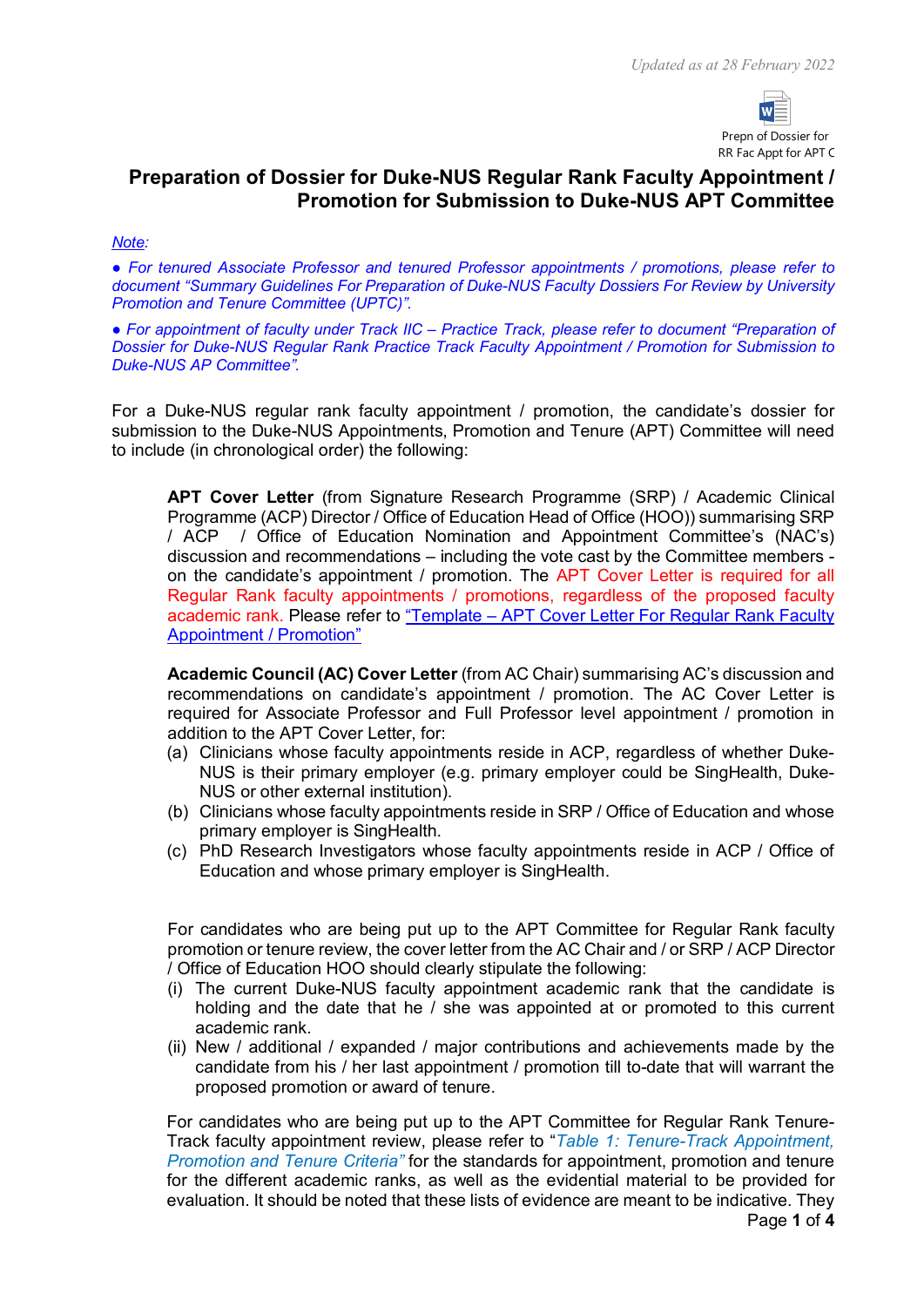are neither exhaustive, nor meant to be precise checklists of achievements that a candidate must fulfill in order to be appointed, promoted and/or tenured. The assessment of quality and impact is holistic and requires careful judgement.

For candidates who are being put up to the APT Committee for appointments or promotions under the Regular Rank Track IIB-Education Non-Tenure Track review, please refer to "*Table 2: Regular Rank Track IIB- Education Non-Tenure Track Appointment / Promotion Criteria"* for the appointment / promotion criteria.

#### **1. Candidate's CV**

For new faculty appointments, use "*Template – Duke-[NUS / SingHealth CV](https://www.duke-nus.edu.sg/docs/default-source/academic-medicine-docs/fdr/9-duke-nus-cv-template-(1-july-2020).docx)*" for CV submission.

For promotion and tenure review of existing faculty members, CVs submitted must be in the Faculty Profile System (FPS) generated CV format. The online FPS can be accessed through:<https://inetapps.duke-nus.edu.sg/fps/home/#/>

For appointment / promotion of Full Professor on tenure-track or non-tenure track, CVs of candidates should include the following publication information:

- (i) H-index
- (ii) Journal Impact Factor of every journal that the candidate had published in for the last 5 years (and further back if the candidate wishes)
- (iii) [optional] Number of citations for every publication that the candidate had published
- **2. Candidate's Intellectual Development Statement [No specific template]** Generally around 4 - 6 pages:
	- (i)  $1 2$  pages of past research and / or academic accomplishments
	- (ii) 2 pages on future research and / or academic plans
	- $(iii)$  1 2 pages on academic experience and philosophy (e.g. teaching, training of graduate students and / or fellows, etc)

Below are **examples** of considerations that can guide the candidate to make a case for research impact and leadership in his / her intellectual development statement:

- Research productivity, activities, and accomplishments besides describing your body of work, clearly demarcate which parts of your scholarly outputs and achievements are attributable to work conducted after your last appointment, promotion, and/or tenure
- Research impact in academia (e.g., citations), industry (e.g., patents and licensing of technology, competitive start-up funding, entrepreneurship), society, public policy, economy, environment, culture or other impact domains as appropriate
- International research leadership in the field including but not restricted to awards, invited talks, keynotes, editorial board membership, conference program committees
- Research independence from the Masters, PhD, post-doctoral thesis advisors and/or regular senior co-authors. Please provide a list of their names. Note: independence in developing a core body of work is ideally demonstrated through convergence of multiple indicators in the form of authorship, grantsmanship, graduate supervision, etc. The overall intent is to demonstrate primary ownership spanning origin of the creative ideas to bringing resources (grants, students, equipment, etc.) and intellectual leadership to realize these ideas in a concrete way to achieve quality outcomes (e.g., papers in top journals). The entire body of work may consist of this core and a collaborative body of work. Evidence of collaboration that expands the reach and impact of this core body of work is an advantage.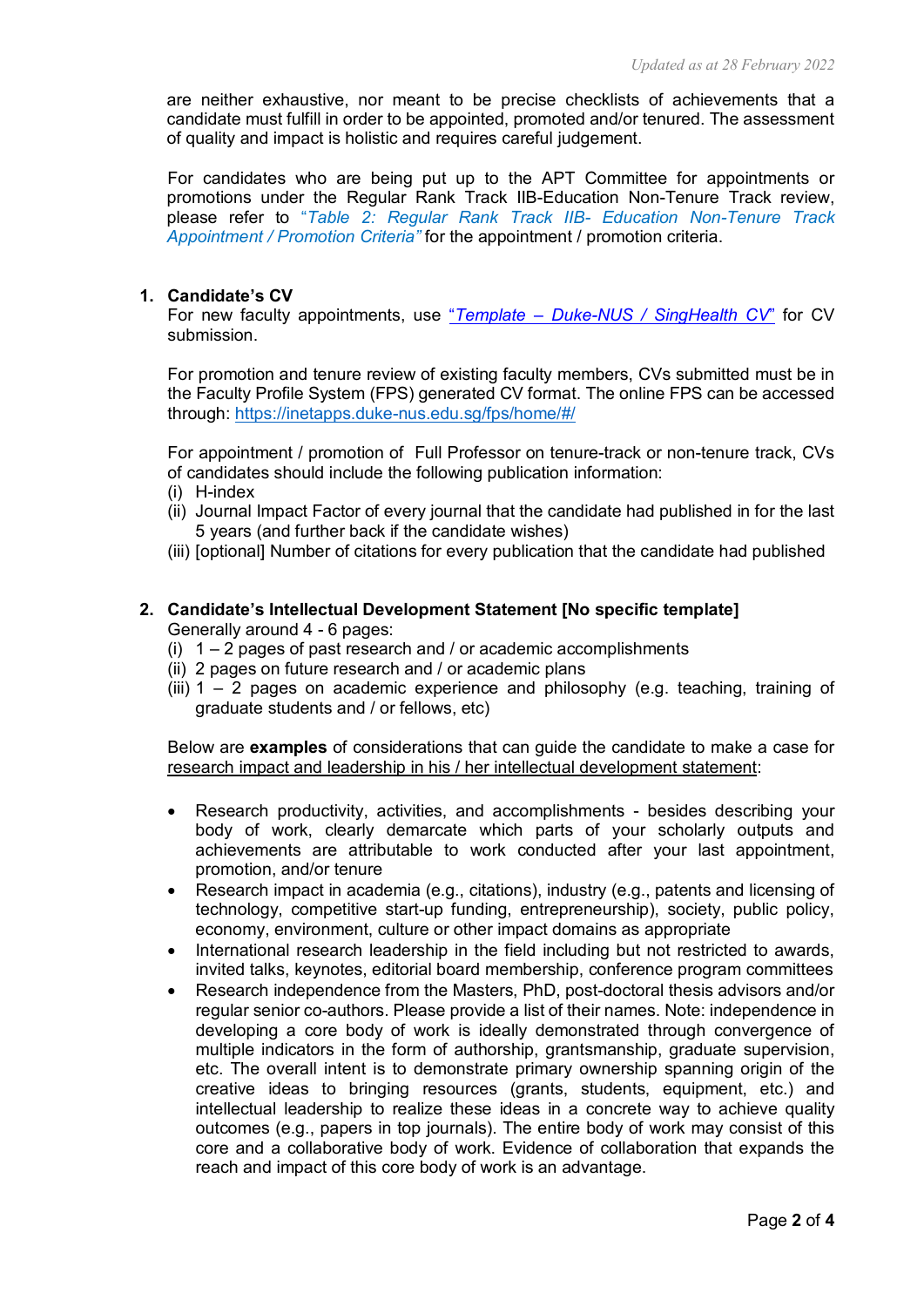- Holistic and relevant comparison with relevant peers of comparable standing in leading research universities that is aligned to measures of excellence broadly accepted in a discipline.
- Provide a citation analysis to demonstrate research impact
- Sustained upward research trajectory with significant progression from previous appointment, promotion, tenure
- Future plans: plans and evidences for continuing development and expected significant contributions in the future.
- others

Below are **examples** of considerations that can guide the candidate to make a case for teaching impact and leadership with a focus on:

- a) *self*: evidence of a range of educational activities and accomplishments made as a result of continuing development as a teacher after your last appointment or promotion
- b) *others*: evidence of accomplishments beyond the classroom, i.e., educational leadership (e.g., curriculum review, mentorship, awards, keynote invitations, key membership of high level education committees)
- c) *scholarship*: educational scholarship independent from or in collaboration with senior co-authors (e.g., education-related articles and/or presentations, textbook, innovative pedagogy and/or educational material, conference program committees, funded education projects)
- d) *future plans*: plans for continuing development, with significant progression from previous appointment or promotion and expected significant contributions in the future

#### **3. Candidate's Education Portfolio**

Candidates who are being proposed for Associate Professor and Professor appointments / promotions on Track IIB (Education – Non-Tenure Track) are **required** to include an Education Portfolio in their dossier submission for APT Committee's review and evaluation. Please refer to the *["Education Portfolio Template"](https://www.duke-nus.edu.sg/docs/default-source/academic-medicine-docs/fdr/education-portfolio-template-(new)d6ba86dcfc5f451587f6975dbdab9205.pdf?sfvrsn=3331c90d_2)*

Education Portfolio is not required for Instructor and Assistant Professor appointments / promotions on Track IIB (Education – Non-Tenure Track).

#### **4. Reference Letters on Candidate**

The number of reference letters on the candidate will depend on the proposed academic track and rank, as well as the tenure type to be surfaced to the APT Committee. Please refer to "*Reference Letter Requirement Criteria for Duke-[NUS \(A\) Faculty and \(B\) Senior](https://www.duke-nus.edu.sg/docs/default-source/academic-medicine-docs/fdr/10-ref-ltr-requirment-for-duke-nus-(i)-fac-and-(ii)-prs-appts-(11-feb-2022).pdf)  [/Principal Research Scientist Appointments](https://www.duke-nus.edu.sg/docs/default-source/academic-medicine-docs/fdr/10-ref-ltr-requirment-for-duke-nus-(i)-fac-and-(ii)-prs-appts-(11-feb-2022).pdf)*"

It is important to indicate in the request for reference letter and in the reference letter the academic rank and tenure type (e.g. tenure-track or non-tenure track) that the SRP / ACP / Office of Education would like to appoint / promote the candidate to. Reference letters should be obtained from referees who are of the same academic rank or higher than that for which the candidate is being considered. Please refer to "*Template – [Letter to Referee](https://www.duke-nus.edu.sg/docs/default-source/academic-medicine-docs/fdr/8-template---letter-to-referee-requesting-for-reference-letter-(18-feb-2022).docx)  [Requesting For Reference Letter"](https://www.duke-nus.edu.sg/docs/default-source/academic-medicine-docs/fdr/8-template---letter-to-referee-requesting-for-reference-letter-(18-feb-2022).docx)*

#### **5. Bibliometrics**

Bibliometrics of candidate whose dossier will be surfaced to the APT Committee for review will have to be included into the candidate's dossier.

Please refer to "*Template – Bibliometrics for Faculty [Appointment or Promotion Review"](https://www.duke-nus.edu.sg/docs/default-source/academic-medicine-docs/fdr/20-template-bibliometrics-for-faculty-appointment-or-promotion-review-(26-oct-2021).xlsx)*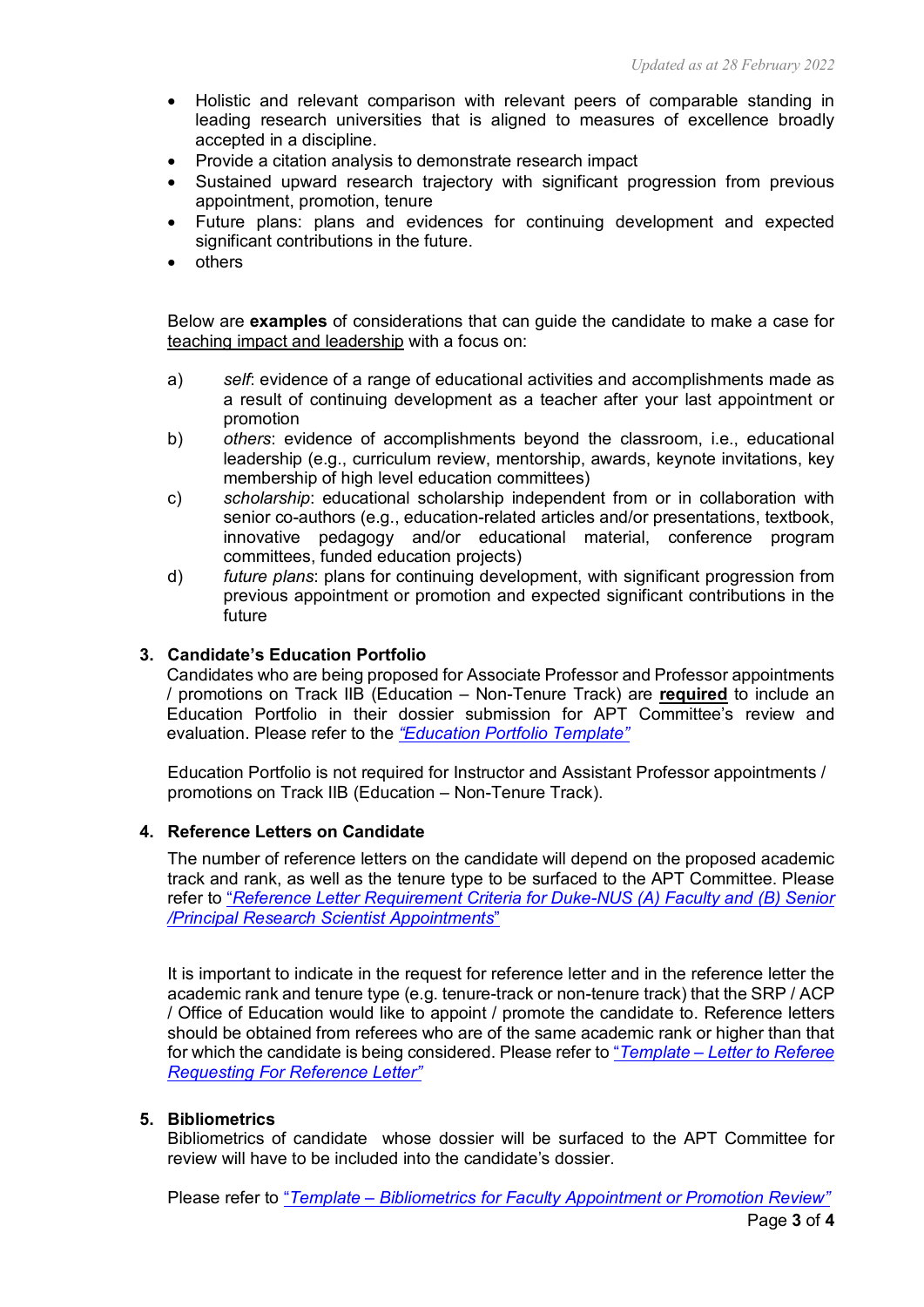#### **6. Other Important Points to Note on Regular Rank Faculty Appointments**

- (i) Duke-NUS Regular Rank faculty appointments (i.e. Assistant Professor / Associate Professor / Professor) should reside in either a Programme (i.e. ACP / SRP) or Office of Education.
- (ii) If the SingHealth Duke-NUS Global Health Institute (SDGHI) / Centre wishes to propose a candidate for a Regular Rank faculty appointment whereby the primary appointment is to reside in the SDGHI / Centre, prior approval is to be sought from the Dean by the entity that is proposing the appointment.
- (iii) For candidates who are already holding an Adjunct / Clinical faculty appointment and are being put up to the Duke-NUS APT Committee for simultaneous (i) conversion to a Regular Rank faculty appointment **AND** (ii) promotion to a higher academic rank than that of his / her current Adjunct / Clinical appointment, the conversion and promotion processes should be carried out sequentially, instead of concurrently. That is, the candidate should first convert his Adjunct / Clinical appointment to a Regular Rank appointment at the same academic rank as that of his / her Adjunct / Clinical appointment, before being put up for a Regular Rank promotion to a higher academic rank.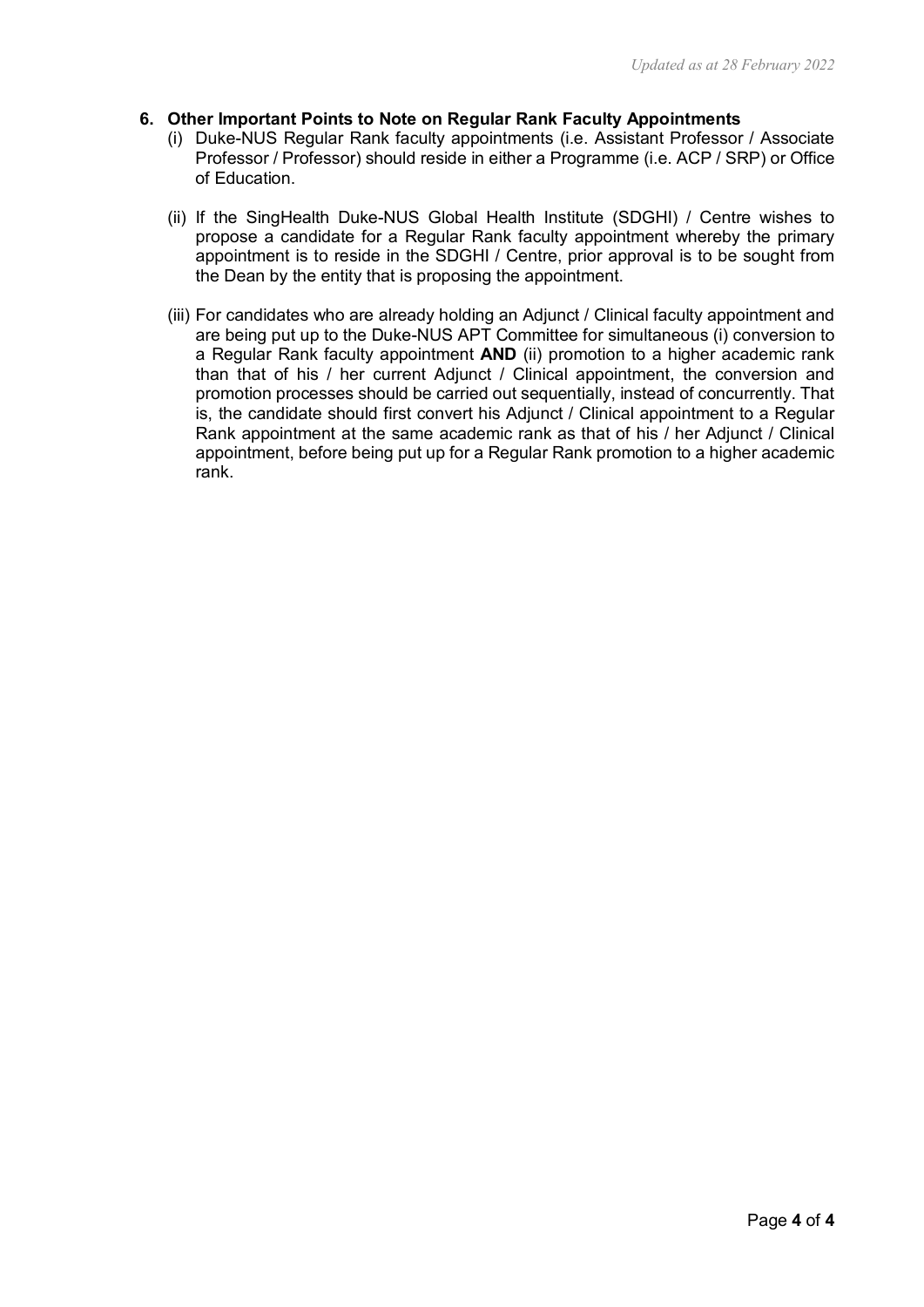| <b>Faculty Academic Rank</b> | <b>Criterion</b> | <b>Standard</b>                                                                                                                                                                                                                                                                                                                                                                                                 | Evidence includes but is not limited to:                                                                                                                                                                                                                                                                                                         |
|------------------------------|------------------|-----------------------------------------------------------------------------------------------------------------------------------------------------------------------------------------------------------------------------------------------------------------------------------------------------------------------------------------------------------------------------------------------------------------|--------------------------------------------------------------------------------------------------------------------------------------------------------------------------------------------------------------------------------------------------------------------------------------------------------------------------------------------------|
| <b>Assistant Professor</b>   | <b>Education</b> | Demonstrated potential to achieve<br>excellence in education or research.                                                                                                                                                                                                                                                                                                                                       | • Expertise in area(s) of specialisation<br>• Competency in teaching as evidenced by<br>feedback from students and course supervisors, if<br>available<br>• Awards for teaching<br>• Contributions to development of course material<br>and pedagogy                                                                                             |
|                              | <b>Research</b>  |                                                                                                                                                                                                                                                                                                                                                                                                                 | • Indications of independence as a researcher<br>• Potential to achieve excellence as evidenced by<br>the quality and quantity of publications, and the<br>quality of the dissertation<br>• Awards for research                                                                                                                                  |
|                              | <b>Service</b>   |                                                                                                                                                                                                                                                                                                                                                                                                                 | • Service contributions where available.                                                                                                                                                                                                                                                                                                         |
| <b>Associate Professor</b>   | <b>Education</b> | A peak of excellence in either<br>education or research, with<br>demonstrated quality in the other, and<br>indications of sustainability over the<br>long term. Consistent record of service<br>with evidence of leadership would lend<br>weight in the assessment for a lateral<br>appointment to Associate<br>Professorship. For Assistant<br>Professors seeking promotion to<br>Associate Professor, service | • Peer review reports<br>• Student feedback<br>• Student supervision as evidenced by<br>the quantity and quality of graduate<br>student supervision<br>• Leadership in/contributions to<br>curriculum development and pedagogy<br>• Other performance indicators related<br>to education such as teaching awards,<br>curriculum innovations etc. |
|                              | <b>Research</b>  | contributions requiring major time<br>commitment are not expected.                                                                                                                                                                                                                                                                                                                                              | • Research focus as evidenced by body of<br>work established<br>• Research quality and productivity<br>• Research impact<br>• Research independence and leadership                                                                                                                                                                               |

# **Table 1: Tenure-Track - Appointment, Promotion and Tenure Criteria**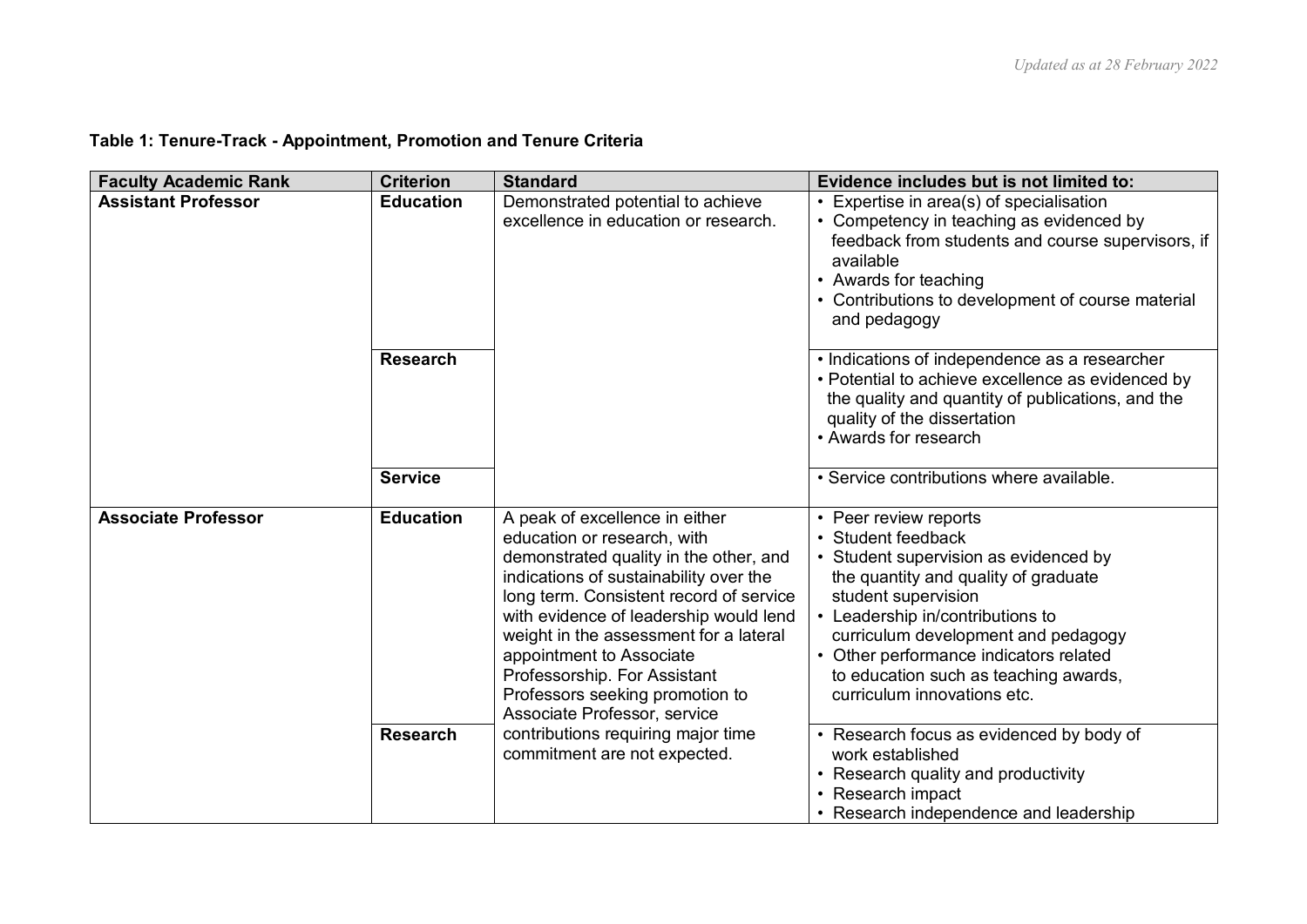|                  |                  |                                                                                                                                                                                                       | • International recognition of research<br>contributions<br>• Where applicable, creative professional<br>activity and practice-led research<br>Other performance indicators related<br>to research such as awards, research<br>funding etc.                                                                                                                                                                                                                                           |
|------------------|------------------|-------------------------------------------------------------------------------------------------------------------------------------------------------------------------------------------------------|---------------------------------------------------------------------------------------------------------------------------------------------------------------------------------------------------------------------------------------------------------------------------------------------------------------------------------------------------------------------------------------------------------------------------------------------------------------------------------------|
|                  | <b>Service</b>   |                                                                                                                                                                                                       | • Service to NUS (Department/Faculty<br>level)<br>• Professional or other service beyond<br>the University, nationally or<br>internationally<br>Significance and impact of service<br>contributions                                                                                                                                                                                                                                                                                   |
| <b>Professor</b> | <b>Education</b> | Sustained high level performance with<br>peaks of excellence in either education<br>or research, and very good quality in<br>the other. Excellence in service would<br>lend weight in the assessment. | • Peer review reports<br>• Student feedback<br>• Student supervision as evidenced by<br>indicators such as placements of<br>graduate students, awards/prizes won<br>by students mentored, list of<br>publications with students as first or<br>single authors etc.<br>Leadership in/contributions to<br>$\bullet$<br>curriculum development and pedagogy<br>Other performance indicators related<br>$\bullet$<br>to education such as teaching awards,<br>curriculum innovations etc. |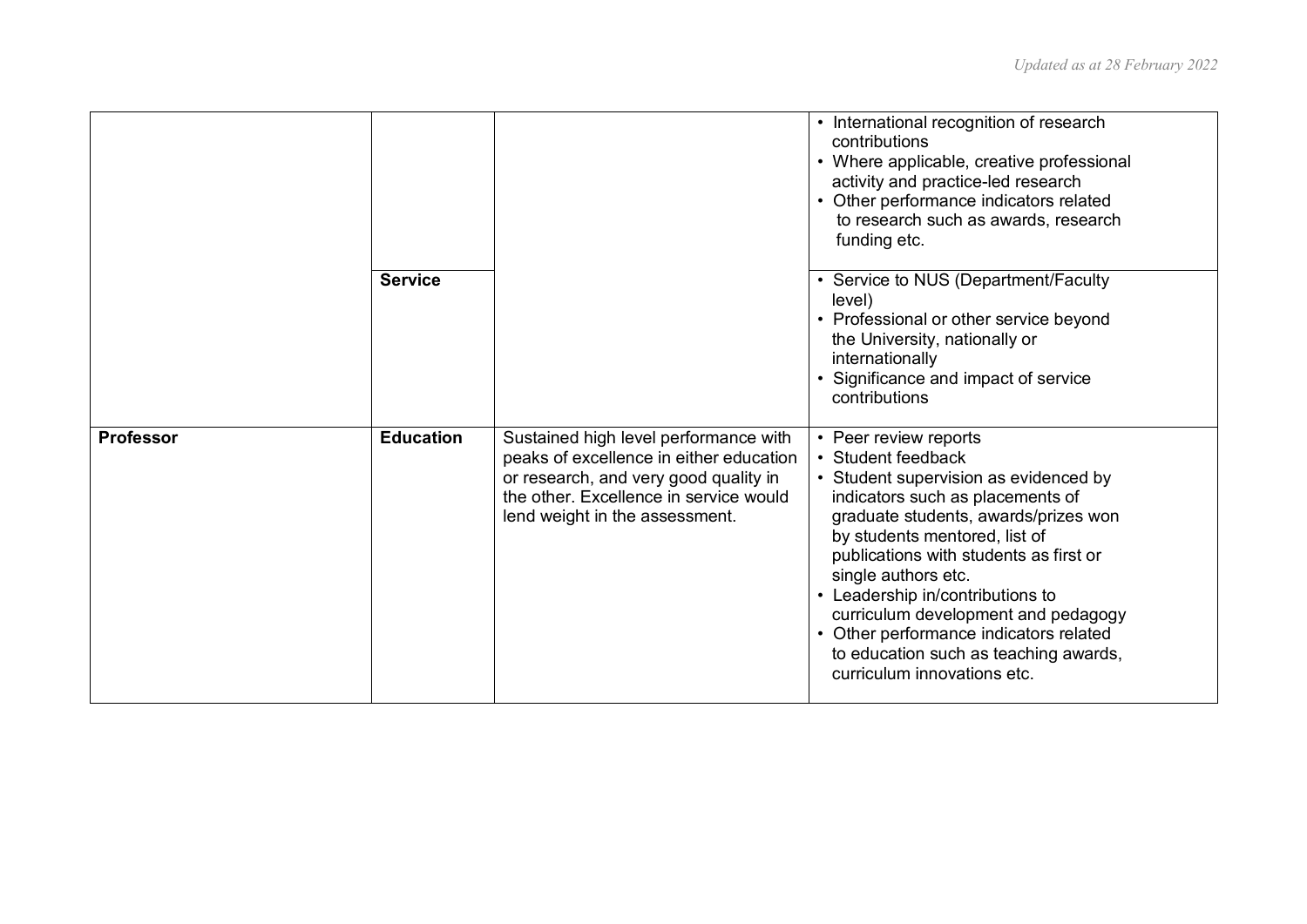| <b>Research</b> | • Research focus as evidenced by body of<br>work established<br>• Research quality and productivity<br>• Research impact<br>• Research independence and leadership<br>• International visibility as evidenced by<br>e.g. invitations to give keynote<br>addresses<br>• Where applicable, creative professional<br>activity and practice-led research<br>• Other performance indicators related<br>to research such as awards, research funding,<br>etc |
|-----------------|--------------------------------------------------------------------------------------------------------------------------------------------------------------------------------------------------------------------------------------------------------------------------------------------------------------------------------------------------------------------------------------------------------------------------------------------------------|
| <b>Service</b>  | • Service to NUS<br>(Department/Faculty/University level)<br>• Professional or other service beyond<br>the University, nationally or<br>internationally<br>• Significance and impact of service<br>contributions                                                                                                                                                                                                                                       |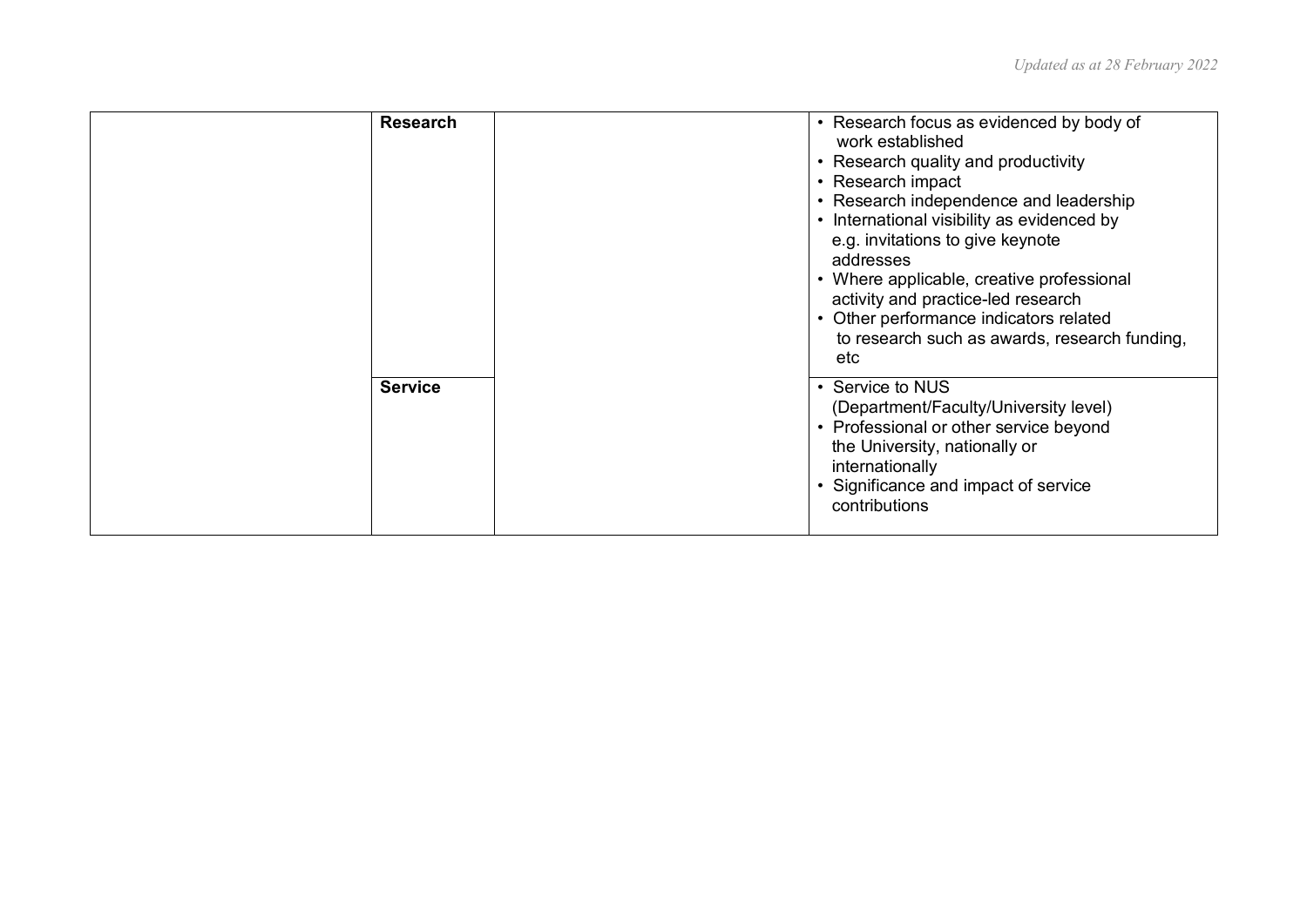### **Table 2: Regular Rank Track IIB- Education Non-Tenure Track Appointment / Promotion Criteria**

The appointment and promotion criteria for the Educator Track shall include, but are not limited to, the following:

| <b>Level</b><br>Qualification                                                                                                                                            | <b>Impact domains</b>                                                                                                                                                                                                                                                                                                                                                                                                                                                                                                                                                   | <b>Criteria</b>                                                                                                                                                                                                                                                                                                                                                                                                                                                                                                                                                                                                                                                                                                      | <b>Possible sources of evidence</b>                                                                                                                                                                                                                                                                                                                                                                                                                                                                                                                                                                                                                                                                                                                                                                                                                                                                                                                                                                                                                                                                                                                                                                                                                                                                                                                                                                                                                                                                                                                                                                                                                                                                                                 |
|--------------------------------------------------------------------------------------------------------------------------------------------------------------------------|-------------------------------------------------------------------------------------------------------------------------------------------------------------------------------------------------------------------------------------------------------------------------------------------------------------------------------------------------------------------------------------------------------------------------------------------------------------------------------------------------------------------------------------------------------------------------|----------------------------------------------------------------------------------------------------------------------------------------------------------------------------------------------------------------------------------------------------------------------------------------------------------------------------------------------------------------------------------------------------------------------------------------------------------------------------------------------------------------------------------------------------------------------------------------------------------------------------------------------------------------------------------------------------------------------|-------------------------------------------------------------------------------------------------------------------------------------------------------------------------------------------------------------------------------------------------------------------------------------------------------------------------------------------------------------------------------------------------------------------------------------------------------------------------------------------------------------------------------------------------------------------------------------------------------------------------------------------------------------------------------------------------------------------------------------------------------------------------------------------------------------------------------------------------------------------------------------------------------------------------------------------------------------------------------------------------------------------------------------------------------------------------------------------------------------------------------------------------------------------------------------------------------------------------------------------------------------------------------------------------------------------------------------------------------------------------------------------------------------------------------------------------------------------------------------------------------------------------------------------------------------------------------------------------------------------------------------------------------------------------------------------------------------------------------------|
| and experience                                                                                                                                                           |                                                                                                                                                                                                                                                                                                                                                                                                                                                                                                                                                                         |                                                                                                                                                                                                                                                                                                                                                                                                                                                                                                                                                                                                                                                                                                                      |                                                                                                                                                                                                                                                                                                                                                                                                                                                                                                                                                                                                                                                                                                                                                                                                                                                                                                                                                                                                                                                                                                                                                                                                                                                                                                                                                                                                                                                                                                                                                                                                                                                                                                                                     |
| PhD or<br>Associate<br>Professor<br>equivalent;<br>substantial<br>teaching<br>experience and<br>evidence of<br>strong impact in<br>higher education<br>settings required | In addition to evidence of<br>suitable expertise in the<br>discipline and a strong<br>contribution to student<br>learning, evidence of<br>positive impact in one or<br>more of the following<br>domains is required:<br>- Local and/or<br>inter/national<br>education<br>environment: formal or<br>informal leadership that<br>goes beyond own<br>teaching and department,<br>increasingly extending<br>into the faculty/school<br>- Research: pedagogical<br>knowledge integrated<br>into knowledge of the<br>discipline<br>- Research: knowledge of<br>the discipline | The following is a list<br>of criteria relating to<br>impact, some or all of<br>which the candidate<br>may be expected to<br>meet:<br>- An increasingly<br>evidence-based<br>approach to and<br>reflection on<br>teaching and<br>student learning<br>- Skillful approach<br>that leads to deep,<br>holistic, and self-<br>directed student<br>learning in and also<br>beyond own course<br>- Knowledge and<br>experience of a range<br>of pedagogical<br>approaches<br>- Appropriate level of<br>scholarliness, in the<br>case of contributions<br>to disciplinary and/or<br>integrated<br>pedagogical/<br>disciplinary domains<br>through teaching and<br>research<br>- Inspirational to and<br>supportive of peers | The candidate should provide sufficient evidence to<br>demonstrate that he or she meets relevant criteria in the<br>previous column. Non-exhaustive examples of such evidence,<br>which need to be presented in a teaching portfolio, may include:<br>1. Self-assessment<br>- Reflection on educational approach / teaching philosophy<br>and how it supports student learning in the context of the<br>discipline and institution<br>- Reflection on development of educational approach over<br>time<br>- Reflection on how educational approach has had a positive<br>impact on the local academic environment to help improve<br>excellent practice<br>1a. Where the candidate wishes to focus more on<br>educational leadership than research contributions,<br>reflection on educational approach / teaching practice<br>informed by teaching philosophy, and how it has resulted in<br>formal or informal educational leadership that has had a<br>beneficial influence on creating a supportive environment<br>that advances student learning in the course, department<br>and faculty/school<br>or:<br>1b. Where the candidate wishes to focus more on research<br>than educational leadership contributions, reflection on<br>educational approach / teaching practice informed by<br>teaching philosophy and how evidence-based approaches<br>used have contributed to not only student learning, but<br>pedagogical knowledge integrated into knowledge of the<br>discipline, and/or how their research in the discipline relates<br>or does not relate to their teaching<br>For evidence relating to <b>professional activities</b> , focus on either<br>2a or 2b (depending on whether the self-assessment focuses on |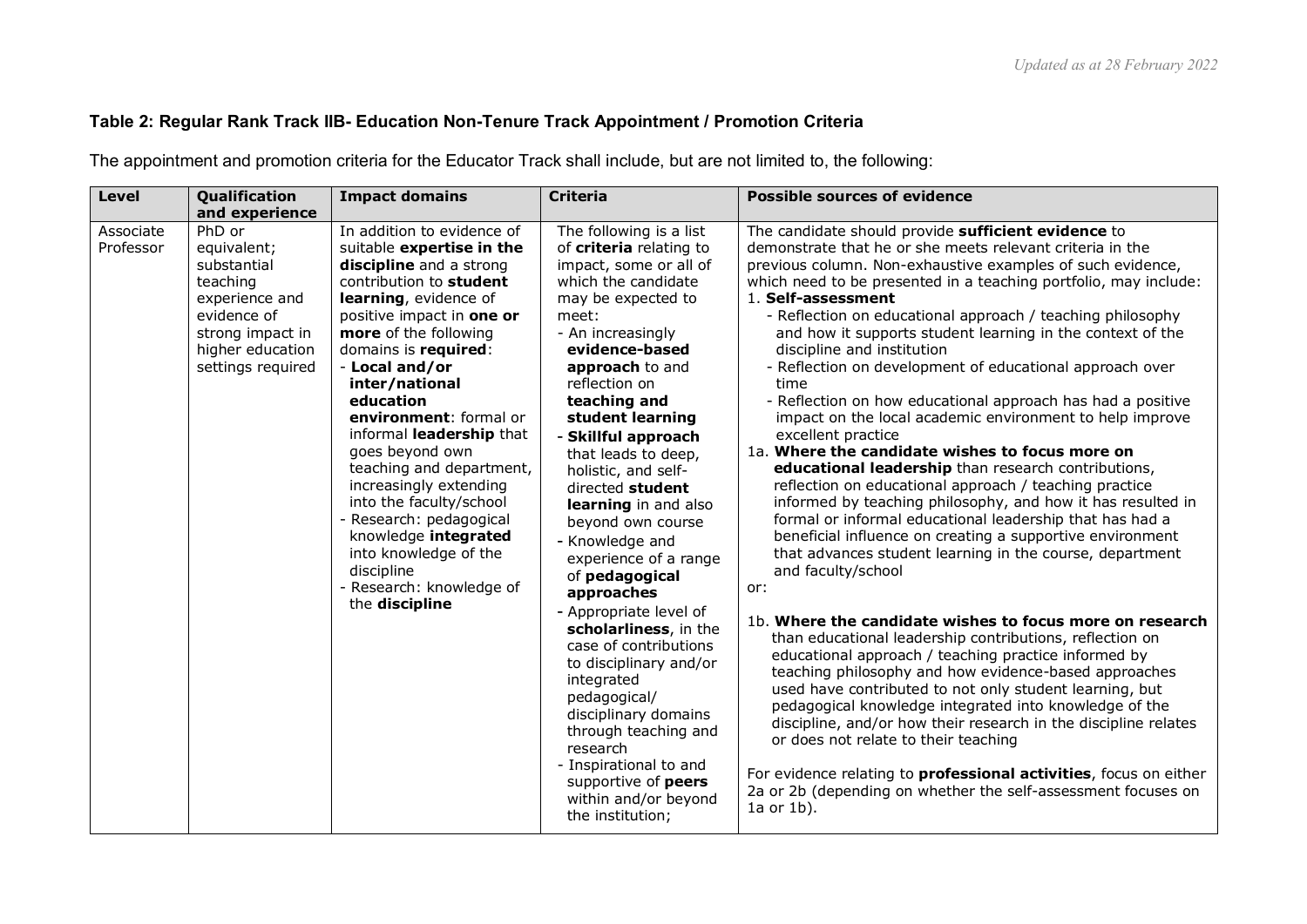|  | fosters development<br>of active communities<br>of practice within<br>and/or beyond the<br>institution<br>- Has a sustained and<br>positive impact on<br>student learning by<br>playing a leading role<br>in educational<br>innovation/<br>reform/ support<br>- Leads development/<br>management/review<br>of faculty/institutional<br>teaching and learning<br>strategies<br>- Contributes to and<br>strengthens<br>institutional/national<br>dialogues on<br>teaching and learning | 2a. Professional activities relating to educational<br>leadership on the faculty/school and university level,<br>where the candidate wishes to focus more on<br>leadership rather than research contributions)<br>For example: - Information on courses taught and<br>supervision<br>- Sample course materials<br>- Leading role in mentoring of colleagues<br>- Leading role in external examining or training<br>- Leadership of teaching and learning activities by<br>professional organisation<br>- Leadership of curriculum and institutional-level educational<br>development<br>- Leadership of quality assurance / accreditation processes<br>- Leadership of teaching and learning courses<br>- Leadership of teaching and learning activities by<br>professional organisation<br>or:<br>2b. Professional activities relating to<br>educational/disciplinary scholarship on a<br>national/international level, where the candidate<br>wishes to focus more on research (rather than leadership<br>contributions) For example:<br>- Invitations to speak at teaching and learning / disciplinary<br>events<br>- Active member of teaching and learning / disciplinary<br>research group<br>- Visiting positions at outside institutions |
|--|--------------------------------------------------------------------------------------------------------------------------------------------------------------------------------------------------------------------------------------------------------------------------------------------------------------------------------------------------------------------------------------------------------------------------------------------------------------------------------------|--------------------------------------------------------------------------------------------------------------------------------------------------------------------------------------------------------------------------------------------------------------------------------------------------------------------------------------------------------------------------------------------------------------------------------------------------------------------------------------------------------------------------------------------------------------------------------------------------------------------------------------------------------------------------------------------------------------------------------------------------------------------------------------------------------------------------------------------------------------------------------------------------------------------------------------------------------------------------------------------------------------------------------------------------------------------------------------------------------------------------------------------------------------------------------------------------------------------------------------------------|
|  |                                                                                                                                                                                                                                                                                                                                                                                                                                                                                      | 3. Peer recognition<br>For example:<br>- Official NUS peer review of teaching<br>- Peer review of teaching portfolio<br>- Institutional/national teaching awards/fellowships<br>- Refereed international publications<br>- Authorship of widely used textbooks<br>- Letters of reference from colleagues mentored<br>- Research grants<br>- Reference letters from senior university managers<br>- Reports from research and other collaborators; if relevant,<br>list details of individuals to be contacted<br>- External impact reports or case studies                                                                                                                                                                                                                                                                                                                                                                                                                                                                                                                                                                                                                                                                                       |